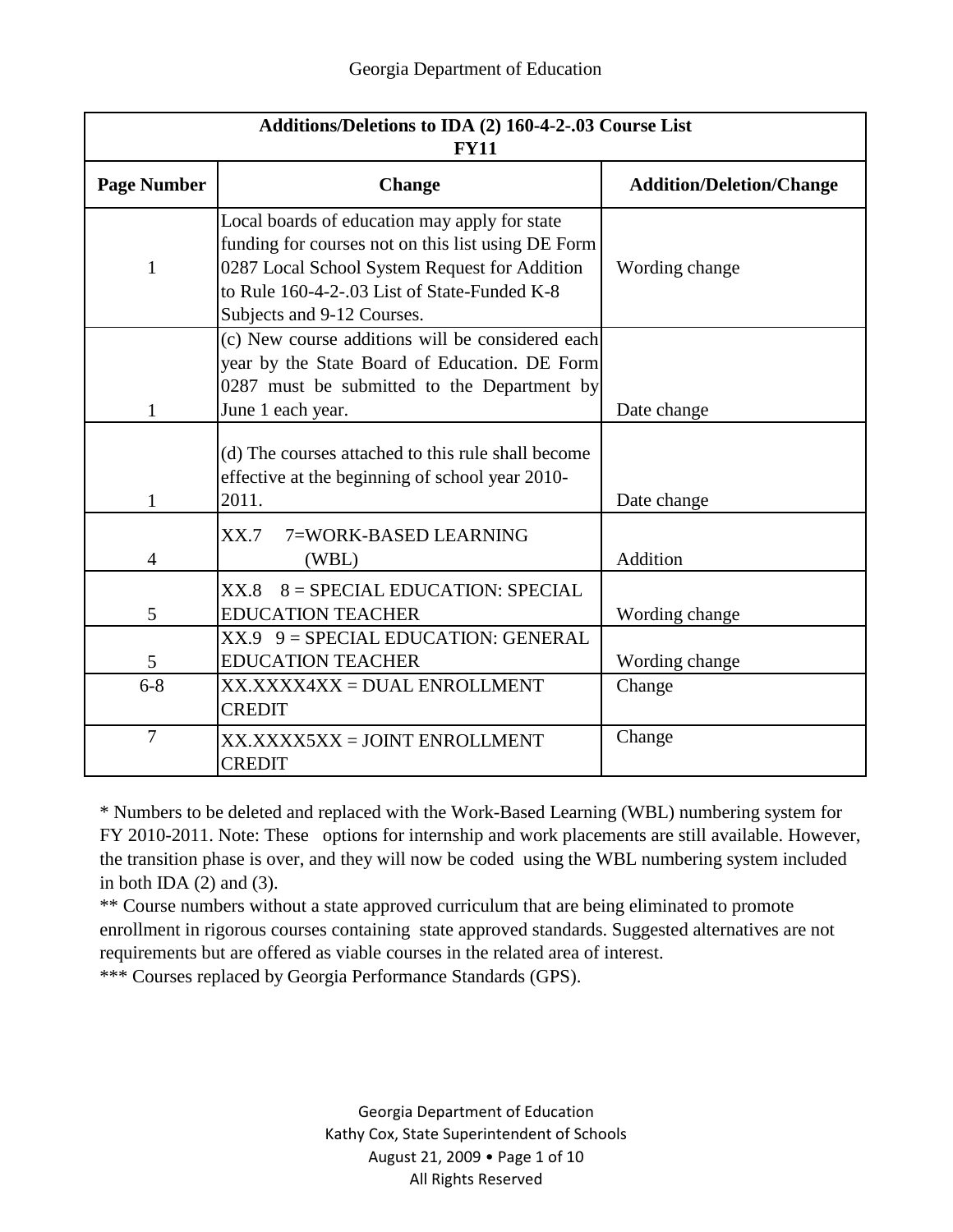| <b>Course Number</b> | <b>Course Name</b>                                   | <b>Addition/Deletion/Name</b> |
|----------------------|------------------------------------------------------|-------------------------------|
|                      |                                                      | <b>Change</b>                 |
| 23.05200             | <b>British Literature/Composition</b>                | Name Change                   |
| 26.06500             | Epidemiology                                         | Addition                      |
| 40.01780             | 8th Grade Science Research                           | Addition                      |
| 45.07800             | International Baccalaureate Geography SL             | Core/Elective to Elective     |
| 45.08800             | <b>International Baccalaureate Twentieth Century</b> |                               |
|                      | <b>History</b>                                       | Core/Elective to Elective     |
| 45.08900             | Modern U.S. Military History, 1918-present           | Core/Elective to Elective     |
| 45.09100             | <b>United States and World Affairs</b>               | Core/Elective to Elective     |
| 45.09200             | <b>World Area Studies</b>                            | Core/Elective to Elective     |
| 45.09300             | <b>International Baccalaureate Internship</b>        | Core/Elective to Elective     |
| 50.08110             |                                                      |                               |
|                      | Visual Arts/Advanced Placement Studio: Drawing       | Name Change                   |
| 51.01100             | Proficient Dance (Grade 6)                           | Name Change                   |
| 51.01110             | Advanced Dance (Grade 6)                             | Addition                      |
| 51.01200             | Proficient Dance (Grade 7)                           | Name Change                   |
| 51.01210             | <b>Advanced Dance (Grade 7)</b>                      | Addition                      |
| 51.01300             | Proficient Dance (Grade 8)                           | Name Change                   |
| 51.01310             | <b>Advanced Dance (Grade 8)</b>                      | Addition                      |
| 51.05300             | Dance I (Grades 9-12)                                | Addition                      |
| 51.05400             | Dance II (Grades 9-12)                               | Addition                      |
| 51.05500             | Dance III (Grades 9-12)                              | Addition                      |
| 51.05600             | Dance IV (Grades 9-12)                               | Addition                      |
| 51.06200             | <b>African Dance</b>                                 | Number Change                 |
| 52.00100             | Theatre Arts (Grades K)                              | Name Change                   |
| 52.00200             | Theatre Arts (Grades 1)                              | Name Change                   |
| 52.00300             | Theatre Arts (Grades 2)                              | Name Change                   |
| 52.00400             | Theatre Arts (Grades 3)                              | Name Change                   |
| 52.00500             | Theatre Arts (Grades 4)                              | Name Change                   |
| 52.00600             | Theatre Arts (Grades 5)                              | Name Change                   |
| 52.01100             | Theatre Arts (Grade 6)                               | Name Change                   |
| 52.01200             | Theatre Arts (Grade 7)                               | Name Change                   |
| 52.01300             | Theatre Arts (Grade 8)                               | Name Change                   |
| 52.02100             | Theatre Arts/Fundamentals I                          | Name Change                   |
| 52.02200             | Theatre Arts/Fundamentals II                         | Name Change                   |
| 52.03100             | Theatre Arts/Musical Theater I                       | Name Change                   |
| 52.03200             | Theatre Arts/Musical Theater II                      | Name Change                   |
| 52.03300             | Theatre Arts/Musical Theater III                     | Name Change                   |
| 52.04100             | Theatre Arts/Technical Theater I                     | Name Change                   |

Georgia Department of Education Kathy Cox, State Superintendent of Schools August 21, 2009 • Page 2 of 10 All Rights Reserved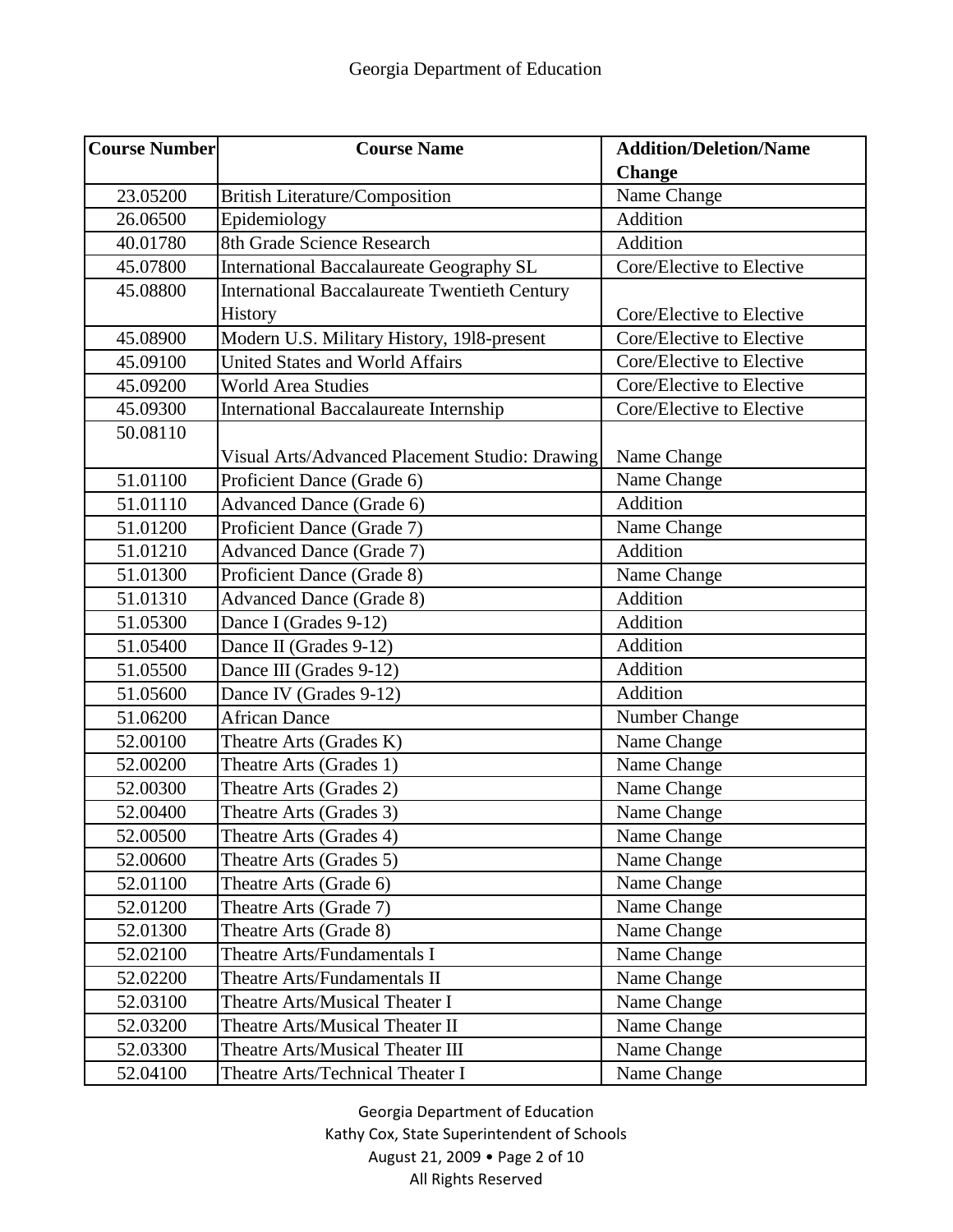| <b>Course Number</b> | <b>Course Name</b>                               | <b>Addition/Deletion/Name</b> |
|----------------------|--------------------------------------------------|-------------------------------|
|                      |                                                  | <b>Change</b>                 |
| 52.04200             | Theatre Arts/Technical Theater II                | Name Change                   |
| 52.04300             | Theatre Arts/Technical Theater III               | Name Change                   |
| 52.04400             | Theatre Arts/Technical Theater IV                | Name Change                   |
| 52.05100             | Theatre Arts/Advanced Drama I                    | Name Change                   |
| 52.05200             | Theatre Arts/Advanced Drama II                   | Name Change                   |
| 52.05130             | Theatre Arts/Advanced Drama III                  | Addition                      |
| 52.05200             | Theatre Arts/Advanced Drama IV                   | Addition                      |
| 52.06100             | Theatre Arts/Acting I                            | Name Change                   |
| 52.06200             | Theatre Arts/Acting II                           | Name Change                   |
| 52.06300             | Theatre Arts/Acting III                          | Name Change                   |
| 52.08100             | Theatre Arts Literature I                        | Name Change                   |
| 52.08200             | Theatre Arts Literature II                       | Name Change                   |
| 53.02100             | <b>Beginning Music Theory and Composition</b>    | Name Change                   |
| 53.02200             | <b>Intermediate Music Theory and Composition</b> | Name Change                   |
| 53.02210             | <b>Beginning Music Technology</b>                | Name Change                   |
| 53.02250             | <b>Mastery Music Technology</b>                  | Addition                      |
| 53.02240             | <b>Advanced Music Theory and Composition</b>     | Addition                      |
| 53.03100             | Band (Grades K-5)                                | Name Change                   |
| 53.03200             | Band (Grade 5)                                   | Deletion ***                  |
| 53.03300             | Beginning Band (Grade 6)                         | Name Change                   |
| 53.03310             | Intermediate Band (Grade 6)                      | Addition                      |
| 53.03320             | Advanced Band (Grade 6)                          | Addition                      |
| 53.03400             | Beginning Band (Grade 7)                         | Name Change                   |
| 53.03410             | Intermediate Band (Grade 7)                      | Addition                      |
| 53.03420             | <b>Advanced Band (Grade 7)</b>                   | Addition                      |
| 53.03500             | Beginning Band (Grade 7)                         | Name Change                   |
| 53.03510             | Intermediate Band (Grade 7)                      | Addition                      |
| 53.03520             | <b>Advanced Band (Grade 7)</b>                   | Addition                      |
| 53.03910             | Mastery Band I (Grades 9-12)                     | Addition                      |
| 53.03920             | Mastery Band II (Grades 9-12)                    | Addition                      |
| 53.03930             | Mastery Band III (Grades 9-12)                   | Addition                      |
| 53.03940             | Mastery Band IV (Grades 9-12)                    | Addition                      |
| 53.05100             | Orchestra (Grade K-5)                            | Name Change                   |
| 53.05200             | Orchestra (Grade 5)                              | Deletion ***                  |
| 53.05300             | Beginning Orchestra (Grade 6)                    | Name Change                   |
| 53.05310             | Intermediate Orchestra (Grade 6)                 | Addition                      |
| 53.05320             | Advanced Orchestra (Grade 6)                     | Addition                      |
| 53.05400             | Beginning Orchestra (Grade 7)                    | Name Change                   |
| 53.05410             | Intermediate Orchestra (Grade 7)                 | Addition                      |

Georgia Department of Education Kathy Cox, State Superintendent of Schools August 21, 2009 • Page 3 of 10 All Rights Reserved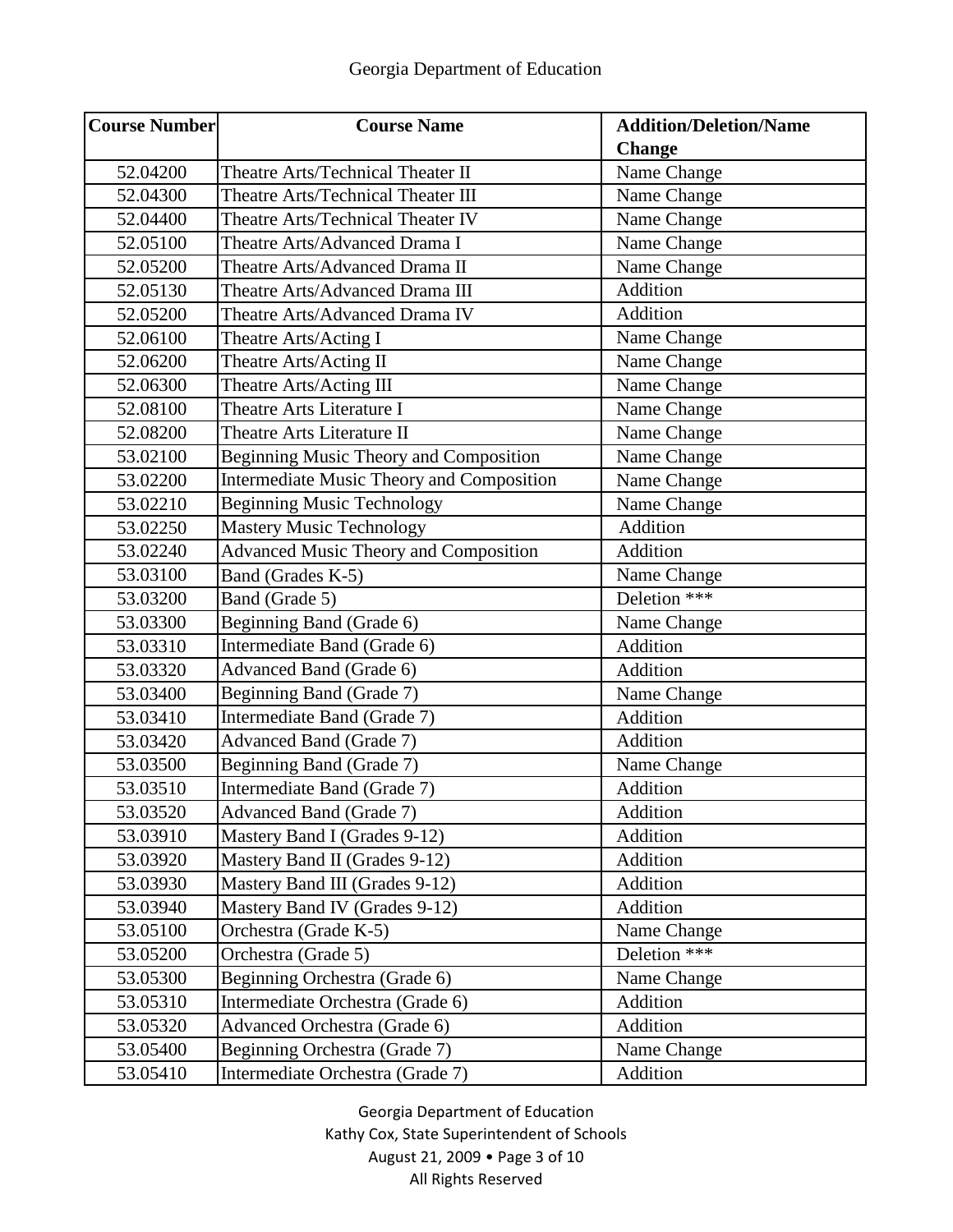| <b>Course Number</b>     | <b>Course Name</b>                       | <b>Addition/Deletion/Name</b> |
|--------------------------|------------------------------------------|-------------------------------|
|                          |                                          | <b>Change</b>                 |
| 53.05420                 | Advanced Orchestra (Grade 7)             | Addition                      |
| 53.05500                 | Beginning Orchestra (Grade 8)            | Name Change                   |
| 53.05510                 | Intermediate Orchestra (Grade 8)         | Addition                      |
| 53.05520                 | <b>Advanced Orchestra (Grade 8)</b>      | Addition                      |
| 53.05910                 | Mastery Orchestra I (Grades 9-12)        | Addition                      |
| 53.05920                 | Mastery Orchestra II (Grades 9-12)       | Addition                      |
| 53.05930                 | Mastery Orchestra III (Grades 9-12)      | Addition                      |
| 53.05940                 | Mastery Orchestra IV (Grades 9-12)       | Addition                      |
| 54.01100                 | Beginning Chorus (Grades K-5)            | Name Change                   |
| 54.01200                 | Chorus/Grade 5                           | Deletion                      |
| 54.01300                 | Beginning Chorus (Grade 6)               | Name Change                   |
| 54.01310                 | Intermediate Chorus (Grade 6)            | Addition                      |
| 54.01320                 | <b>Advanced Chorus (Grade 6)</b>         | Addition                      |
| 54.01400                 | Beginning Chorus (Grade 7)               | Name Change                   |
| 54.01410                 | Intermediate Chorus (Grade 7)            | Addition                      |
| 54.01420                 | <b>Advanced Chorus (Grade 7)</b>         | Addition                      |
| 54.01500                 | Beginning Chorus (Grade 8)               | Name Change                   |
| 54.01510                 | Intermediate Chorus (Grade 8)            | Addition                      |
| 54.01520                 | <b>Advanced Chorus (Grade 8)</b>         | Addition                      |
| 54.02350                 | Mastery Mixed Chorus I (Grades 9-12)     | Addition                      |
| 54.02360                 | Mastery Mixed Chorus II (Grades 9-12)    | Addition                      |
| 54.02370                 | Mastery Mixed Chorus III (Grades 9-12)   | Addition                      |
| 54.02380                 | Mastery Mixed Chorus IV (Grades 9-12)    | Addition                      |
| 54.02650                 | Mastery Women's Chorus I (Grades 9-12)   | Addition                      |
| 54.02660                 | Mastery Women's Chorus II (Grades 9-12)  | Addition                      |
| 54.02670                 | Mastery Women's Chorus III (Grades 9-12) | Addition                      |
| 54.02680                 | Mastery Women's Chorus IV (Grades 9-12)  | Addition                      |
| 54.02950                 | Mastery Men's Chorus I (Grades 9-12)     | Addition                      |
| 54.02960                 | Mastery Men's Chorus II (Grades 9-12)    | Addition                      |
| 54.02970                 | Mastery Men's Chorus III (Grades 9-12)   | Addition                      |
| 54.02980                 | Mastery Men's Chorus IV (Grades 9-12)    | Addition                      |
| 62.01960                 | Culture                                  | Name Change                   |
| 62.03900                 | Advanced Placement Japanese Language and |                               |
|                          | Culture                                  | Name Change                   |
|                          |                                          |                               |
| <b>CTAE Rule Changes</b> |                                          |                               |
| Course                   | <b>Course Name</b>                       | <b>Addition/Deletion/Name</b> |
| <b>Number</b>            |                                          | <b>Change</b>                 |
| 01.09800                 | Co-op/Internship I                       | Deletion <sup>*</sup>         |

Georgia Department of Education

Kathy Cox, State Superintendent of Schools

August 21, 2009 • Page 4 of 10

All Rights Reserved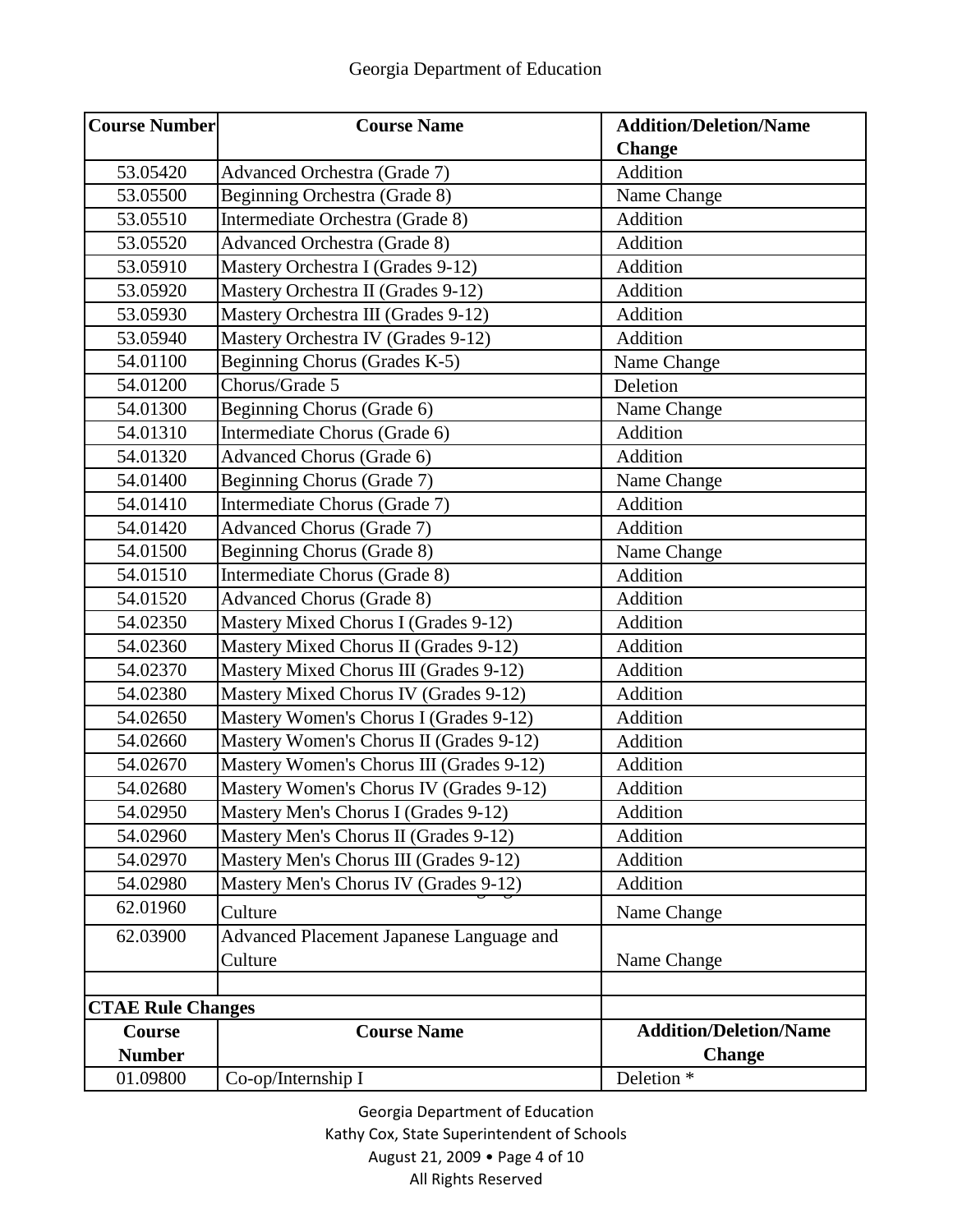| <b>Course Number</b> | <b>Course Name</b>                               | <b>Addition/Deletion/Name</b> |
|----------------------|--------------------------------------------------|-------------------------------|
|                      |                                                  | <b>Change</b>                 |
| 01.09900             | Co-op/Internship II                              | Deletion <sup>*</sup>         |
| 01.31200             | <b>Marketing Agricultural Commodities</b>        | Deletion <sup>*</sup>         |
| 01.43300             | Agribusiness and Technology I                    | Deletion **                   |
| 01.43400             | Agribusiness and Technology II                   | Deletion **                   |
| 01.43500             | Agribusiness and Technology III                  | Deletion **                   |
| 01.43600             | Agribusiness and Technology IV                   | Deletion **                   |
| 02.42200             | Equine Science(AG-ES)                            | Name Change                   |
| 02.42400             | Veterinary Science (AG-VT)                       | Name Change                   |
| 02.45100             | Soil Science Technology                          | Deletion **                   |
| 02.47100             | <b>Basic Agricultural Science and Technology</b> |                               |
|                      | $(AG-BAS)$                                       | Name Change                   |
| 02.47200             | Agriscience Principles and Technology I          | Deletion **                   |
| 02.47300             | Agriscience Principles and Technology II         | Deletion **                   |
| 02.47400             | Agriscience Principles and Technology III        | Deletion **                   |
| 03.44100             | Forest Harvesting and Production Technology      | Deletion **                   |
| 03.44200             | <b>Forest Products Technology</b>                | Deletion **                   |
| 03.45100             | Forest Science (AG-FS)                           | Name Change                   |
| 03.45300             | Wildlife Management (AG-WL)                      | Name Change                   |
| 06.04100             | Basic Skills of Marketing (Grade 6)              | Addition                      |
| 06.04200             | <b>Exploring Marketing Education (Grade 7)</b>   | Addition                      |
| 06.04300             | Pathways in Marketing (Grade 8)                  | Addition                      |
| 07.09100             | CBE Co-op I                                      | Deletion <sup>*</sup>         |
| 07.09200             | CBE Co-op II                                     | Deletion <sup>*</sup>         |
| 07.09300             | CBE Co-op III                                    | Deletion <sup>*</sup>         |
| 07.09400             | CBE Co-op IV                                     | Deletion <sup>*</sup>         |
| 07.09500             | CBE Co-op V                                      | Deletion <sup>*</sup>         |
| 07.09600             | CBE Co-op VI                                     | Deletion <sup>*</sup>         |
| 07.09700             | CBE Co-op VII                                    | Deletion <sup>*</sup>         |
| 07.09800             | <b>CBE Co-op VIII</b>                            | Deletion <sup>*</sup>         |
| 07.47500             | Cooperative Business Education I                 | Deletion **                   |
| 07.47600             | Cooperative Business Education II                | Deletion **                   |
| 07.47700             | <b>Cooperative Business Education III</b>        | Deletion **                   |
| 07.47800             | <b>Cooperative Business Education IV</b>         | Deletion **                   |
| 08.09100             | Marketing Co-op/Internship I                     | Deletion <sup>*</sup>         |
| 08.09200             | Marketing Co-op/Internship II                    | Deletion <sup>*</sup>         |
| 08.09300             | Marketing Co-op/Internship III                   | Deletion <sup>*</sup>         |
| 08.09400             | Marketing Co-op/Internship IV                    | Deletion <sup>*</sup>         |
| 08.09500             | Marketing Co-op/Internship V                     | Deletion <sup>*</sup>         |
| 08.09600             | Marketing Co-op/Internship VI                    | Deletion <sup>*</sup>         |

Georgia Department of Education Kathy Cox, State Superintendent of Schools August 21, 2009 • Page 5 of 10 All Rights Reserved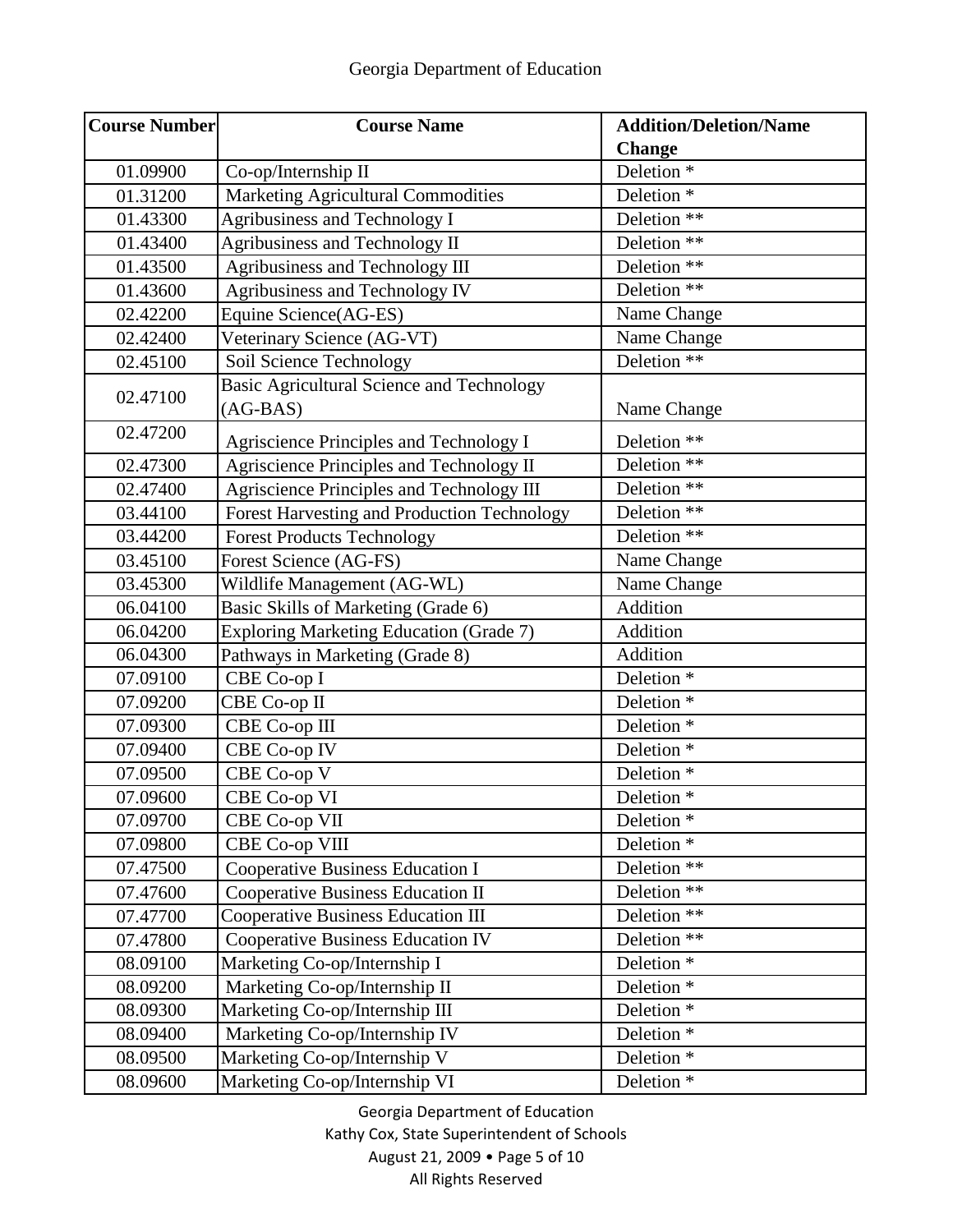| <b>Course Number</b> | <b>Course Name</b>                             | <b>Addition/Deletion/Name</b> |
|----------------------|------------------------------------------------|-------------------------------|
|                      |                                                | <b>Change</b>                 |
| 08.09700             | Marketing Co-op/Internship VII                 | Deletion <sup>*</sup>         |
| 08.09800             | Marketing Co-op/Internship VIII                | Deletion <sup>*</sup>         |
| 11.41900             | <b>User Support For Information Support</b>    | Deletion **                   |
| 12.54500             | Cosmetology Services Core I (HS-CS-I)          | Name Change                   |
| 12.54600             | Cosmetology Services Core II (HS-CS-II)        | Name Change                   |
| 12.54700             | <b>Advanced Styling Principles</b>             | Deletion ***                  |
| 12.54800             | Cosmetology Services Core III (HS-CS-III)      | Name Change                   |
| 12.54900             | Cosmetology Services Core IV (HS-CS-IV)        | Name Change                   |
| 12.55000             | <b>Advanced Cosmetology Services (HS-ACS)</b>  | Addition                      |
| 12.55100             | Internship I (HS-CI-I)                         | Name Change                   |
| 12.55200             | Internship II (HS-CI-II)                       | Name Change                   |
| 12.55300             | Internship III (HS-CI-III)                     | Name Change                   |
|                      | Licensure and Employment Opportunities (HS-    |                               |
| 12.55400             | LEO)                                           | Name Change                   |
| 12.55500             | Advanced Skin & Nail Care                      | Deletion ***                  |
| 12.55600             | Internship IV (HS-CI-IV)                       | Name Change                   |
| 12.55700             | Internship V (HS-CI-V)                         | Name Change                   |
| 12.55800             | <b>Cosmetology Practicum VI</b>                | Deletion ***                  |
| 12.55900             | Science of Advanced Skincare (HS-SAS)          | Addition                      |
| 12.56000             | Art and Science of Makeup (HS-ASM)             | Addition                      |
| 12.56100             | Cosmetology Science (HS-CS)                    | Addition                      |
| 20.03720             | Family & Consumer Science Co-op/Internship I   | Deletion <sup>*</sup>         |
|                      |                                                |                               |
| 20.03820             | Family & Consumer Science Co-op/ Internship II | Deletion <sup>*</sup>         |
| 20.44500             | <b>Classroom Studio</b>                        | Deletion **                   |
| 21.45200             | Foundations of Electronics (ENGR-FE)           | Name Change                   |
| 21.45300             | Advanced AC and DC Circuits (ENGR-AE)          | Name Change                   |
| 21.45400             | Digital Electronics (ENGR-DE)                  | Name Change                   |
| 21.47200             | Engineering Applications (ENGR-EA)             | Name Change                   |
| 21.47300             | <b>Bio-Related Technology</b>                  | Deletion **                   |
| 25.52100             | Introduction to Healthcare Science (HS-IHS)    | Name Change                   |
| 25.52300             | <b>Health Occupations III</b>                  | Deletion **                   |
| 25.52400             | <b>Health Occupations IV</b>                   | Deletion **                   |
| 25.58000             | Principles of Physical Medicine (HS-PPM)       | Addition                      |
| 25.58100             | Concepts of Physical Medicine (HS-CPM)         | Addition                      |
| 25.58200             | Rehabilitation in Physical Medicine (HS-RPM)   | Addition                      |
|                      | Aerospace Science: A Journey Into Aviation     |                               |
| 28.01100             | History and Leadership I (PS-AFAH)             | Name Change                   |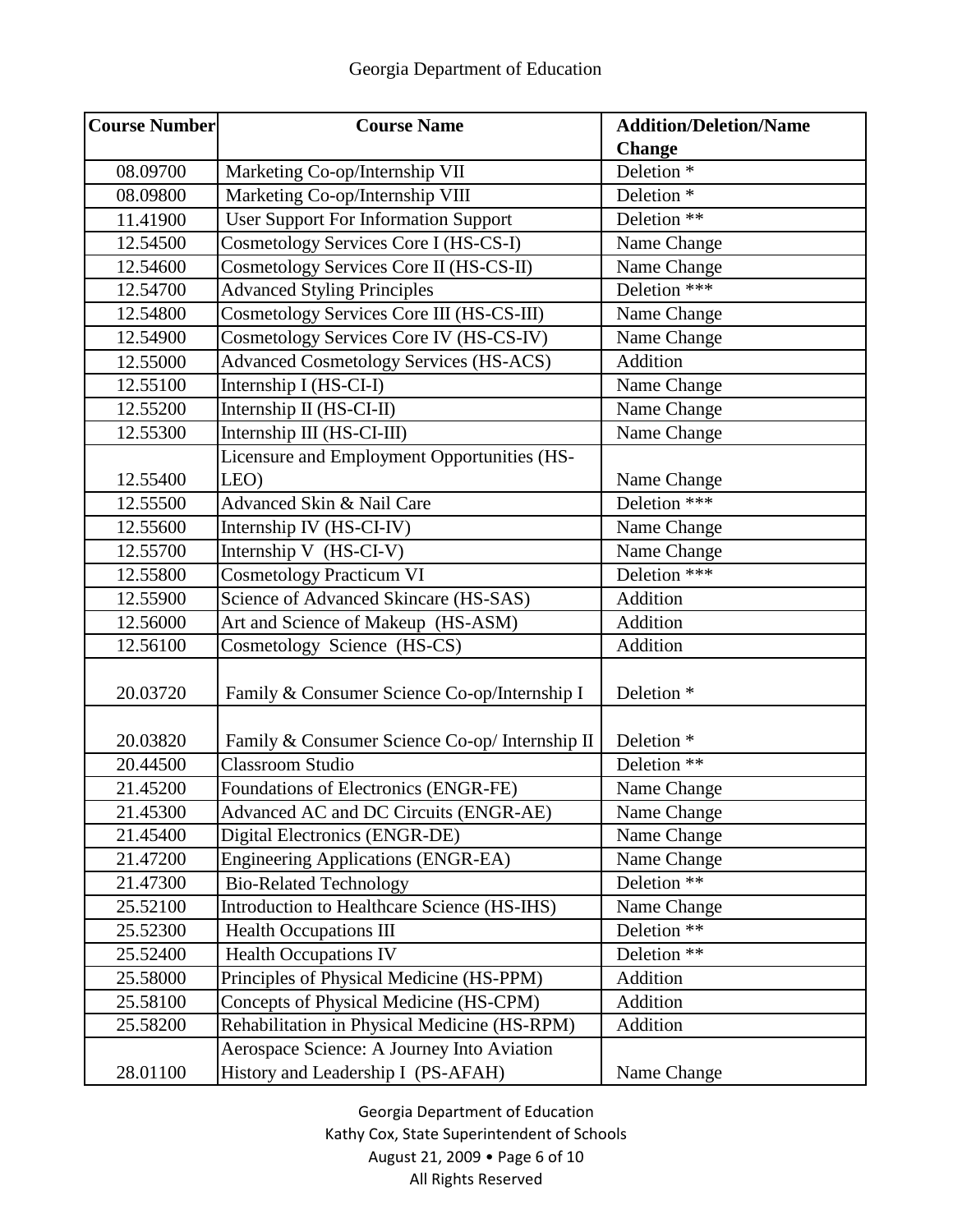| <b>Course Number</b> | <b>Course Name</b>                                  | <b>Addition/Deletion/Name</b> |
|----------------------|-----------------------------------------------------|-------------------------------|
|                      |                                                     | <b>Change</b>                 |
|                      | Aerospace Science: Science of Flight and            |                               |
| 28.01200             | Leadership II (PS-AFSF)                             | Name Change                   |
|                      | Aerospace Science: Astronomy and/or                 |                               |
| 28.01400             | Leadership III (PS-AFA)                             | Name Change                   |
|                      | Aerospace Science: Exploration of Space and/or      |                               |
| 28.01500             | Leadership III (PS-AFES)                            | Name Change                   |
|                      | Aerospace Science: Management of the Cadet          |                               |
|                      | Corps and/or National Endowment for Financial       |                               |
|                      | Education (NEFE) and/or Leadership IV (PS-          |                               |
| 28.01600             | AFLEIV)                                             | Name Change                   |
| 28.01800             | Aerospace Science: Survival (PS-AFSUR)              | Name Change                   |
|                      | Aerospace Science: Honors Ground School             |                               |
| 28.01900             | and/or Leadership IV (PS-AFHGS)                     | Name Change                   |
|                      |                                                     |                               |
| 28.02100             | Naval Science I Cadet Field Manual (PS-NSICFM)      | Name Change                   |
|                      | Naval Science I Introduction to NJROTC (PS-         |                               |
| 28.02200             | NSINTRO)                                            | Name Change                   |
| 28.02400             | Naval Science II Nautical Science (PS-NSIINS)       | Name Change                   |
| 28.02500             | Naval Science III Naval Knowledge (PS-NSIIINK)      | Name Change                   |
|                      | Naval Science III Naval Orientation and Skills (PS- |                               |
| 28.02600             | <b>NSIIINOS</b> )                                   | Name Change                   |
|                      | Naval Science IV Naval Leadership and Ethics (PS-   |                               |
| 28.02700             | <b>NSIVNLE</b> )                                    | Name Change                   |
|                      | Naval Science IV Effective Communications (PS-      |                               |
| 28.02800             | NSIVEC)                                             | Name Change                   |
| 28.03100             | <b>JROTC Army Leadership Education 1 (PS-LEI)</b>   | Name Change                   |
| 28.03200             | JROTC Army Leadership Education 2 (PS-LE2)          | Name Change                   |
| 28.03300             | JROTC Army Leadership Education 3 (PS-LE3)          | Name Change                   |
| 28.03400             | JROTC Army Leadership Education 4 (PS-LE4)          | Name Change                   |
| 28.03500             | JROTC Army Leadership Education 5 (PS-LE5)          | Name Change                   |
| 28.03600             | JROTC Army Leadership Education 6 (PS-LE6)          | Name Change                   |
| 28.03700             | JROTC Army Leadership Education 7 (PS-LE7)          | Name Change                   |
| 28.03800             | JROTC Army Leadership Education 8 (PS-LE8)          | Name Change                   |
| 28.04100             | MCJROTC Leadership Education I (PS-MCLEI)           | Name Change                   |
| 28.04200             | MCJROTC Leadership Education II (PS-MCLEII)         | Name Change                   |
| 28.04300             | MCJROTC Leadership Education III (PS-MCLEIII)       | Name Change                   |
| 28.04400             | MCJROTC Leadership Education IV (PS-MCLEIV)         | Name Change                   |
| 28.04500             | MCJROTC Leadership Education V (PS-MCLEV)           | Name Change                   |
| 28.04600             | MCJROTC Leadership Education VI (PS-MCLEVI)         | Name Change                   |

Georgia Department of Education Kathy Cox, State Superintendent of Schools August 21, 2009 • Page 7 of 10 All Rights Reserved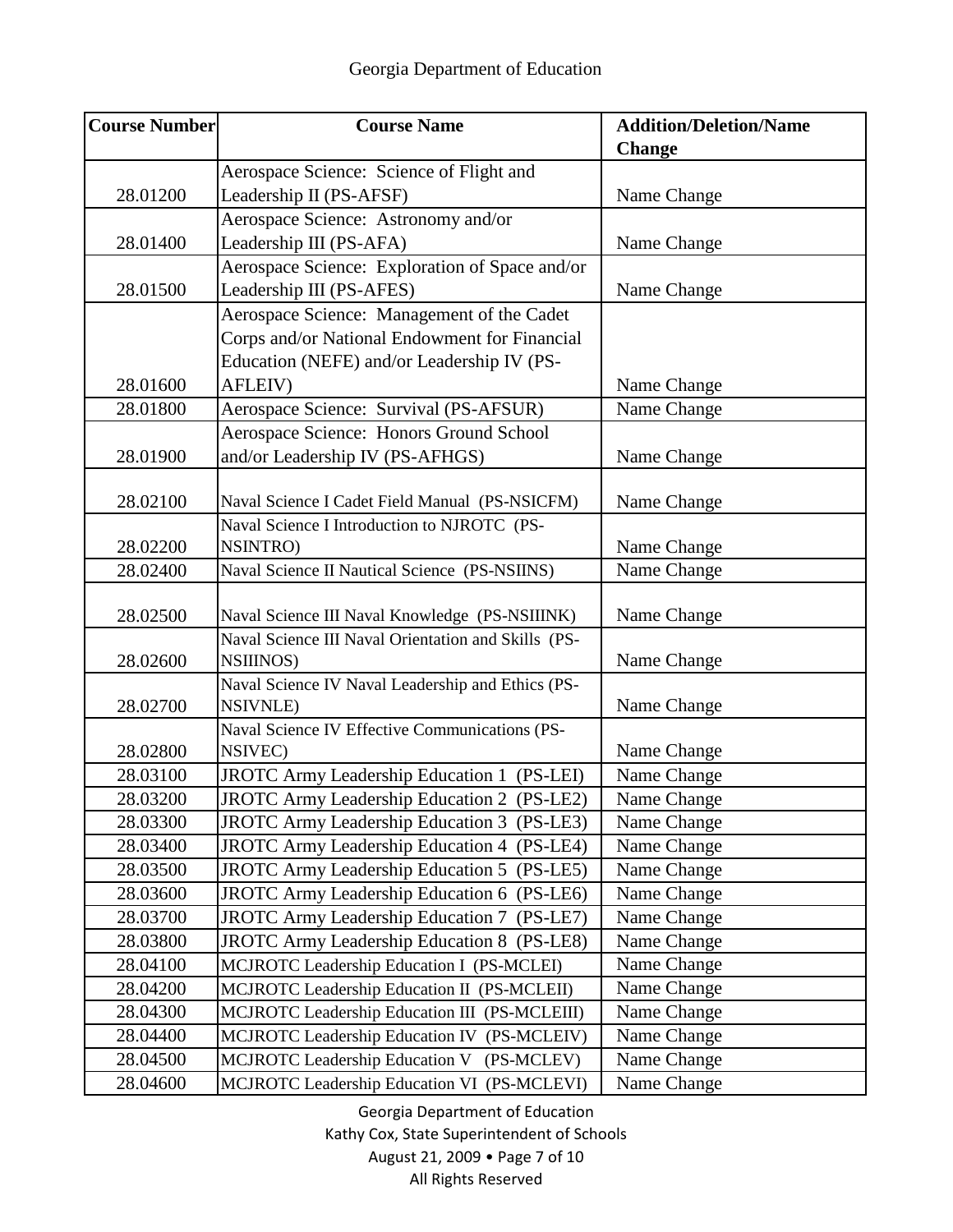| <b>Course Number</b>             | <b>Course Name</b>                                                                                                                    | <b>Addition/Deletion/Name</b>                                           |
|----------------------------------|---------------------------------------------------------------------------------------------------------------------------------------|-------------------------------------------------------------------------|
|                                  |                                                                                                                                       | <b>Change</b>                                                           |
| 28.04700                         | MCJROTC Leadership Education VII (PS-MCLEVII)                                                                                         | Name Change                                                             |
| 28.04800                         | MCJROTC Leadership Education VIII (PS-MCLEVII)                                                                                        | Name Change                                                             |
| 28.23000                         | Naval Science II Maritime History (PS-NSIIMH)                                                                                         | Name Change                                                             |
| 32.01100                         | <b>Career Technical Instruction I</b>                                                                                                 |                                                                         |
|                                  | (Must be taught by a special education teacher.)                                                                                      | Number Change                                                           |
| 32.01200                         | <b>Career Technical Instruction II</b>                                                                                                |                                                                         |
|                                  | (Must be taught by a special education teacher.)                                                                                      | Number Change                                                           |
| 32.01300                         | <b>Career Technical Instruction III</b>                                                                                               |                                                                         |
|                                  | (Must be taught by a special education teacher.)                                                                                      | Number Change                                                           |
| 32.01400                         | <b>Career Technical Instruction IV</b>                                                                                                |                                                                         |
|                                  | (Must be taught by a special education teacher.)                                                                                      | Number Change                                                           |
| 32.42400                         | Program of Education and Career Exploration (PECE)                                                                                    | Deletion **                                                             |
| 32.43300                         | <b>Workplace Readiness</b>                                                                                                            | Deletion **                                                             |
|                                  |                                                                                                                                       |                                                                         |
| 43.04100                         | <b>Exploring Public Safety and Government</b><br>Education(Grade 6)                                                                   | Addition                                                                |
|                                  |                                                                                                                                       |                                                                         |
|                                  | <b>Exploring Public Safety and Government</b>                                                                                         |                                                                         |
| 43.04200                         | Education(Grade 7)                                                                                                                    | Addition                                                                |
|                                  | <b>Exploring Public Safety and Government</b>                                                                                         | Addition                                                                |
| 43.04300                         | Education(Grade 8)<br>Introduction to Architecture and Construction                                                                   |                                                                         |
| 46.02100                         |                                                                                                                                       | Addition                                                                |
|                                  | (Grade 6)<br><b>Fundamentals of Architecture and Construction</b>                                                                     |                                                                         |
| 46.02200                         | (Grade 7)                                                                                                                             | Addition                                                                |
|                                  | Exploring Architecture and Construction (Grade                                                                                        |                                                                         |
| 46.02300                         | 8)                                                                                                                                    | Addition                                                                |
|                                  | Introduction to Ground, Air and Maritime                                                                                              |                                                                         |
| 47.08100                         | Technology (Grade 6)                                                                                                                  | Addition                                                                |
|                                  | Foundations of Aerospace, Ground and Maritime                                                                                         |                                                                         |
| 47.08200                         | Transportation (Grade 7)                                                                                                              | Addition                                                                |
|                                  | Investigation into Aerospace, Ground, and                                                                                             |                                                                         |
| 47.08300                         | Maritime Transportation (Grade 8)                                                                                                     | Addition                                                                |
|                                  | DCT/Trade & Industrial Education-Co-op/                                                                                               |                                                                         |
|                                  |                                                                                                                                       |                                                                         |
|                                  |                                                                                                                                       |                                                                         |
|                                  |                                                                                                                                       |                                                                         |
|                                  |                                                                                                                                       |                                                                         |
|                                  |                                                                                                                                       |                                                                         |
| 47.09800<br>47.09900<br>47.09910 | Internship I<br>DCT/Trade & Industrial Education-Co-op/<br>Internship II<br>DCT/Trade & Industrial Education-Co-op/<br>Internship III | Deletion <sup>*</sup><br>Deletion <sup>*</sup><br>Deletion <sup>*</sup> |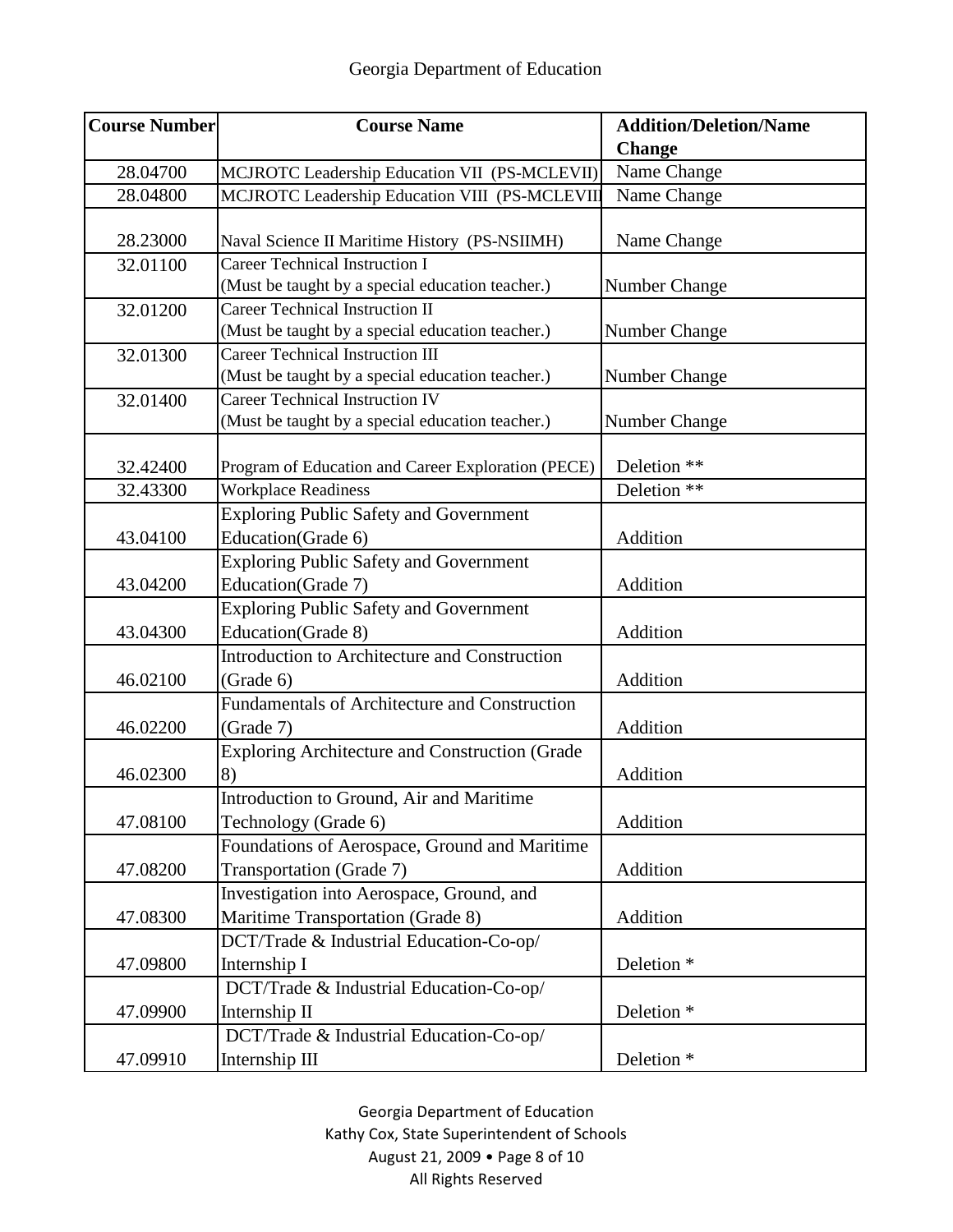| <b>Course Number</b> | <b>Course Name</b>                              | <b>Addition/Deletion/Name</b> |
|----------------------|-------------------------------------------------|-------------------------------|
|                      |                                                 | <b>Change</b>                 |
|                      | DCT/Trade & Industrial Education-Co-op/         |                               |
| 47.09920             | Internship IV                                   | Deletion <sup>*</sup>         |
|                      | DCT/Trade & Industrial Education-Co-op/         |                               |
| 47.09930             | Internship V                                    | Deletion <sup>*</sup>         |
|                      | DCT/Trade & Industrial Education-Co-op/         |                               |
| 47.09940             | Internship VI                                   | Deletion <sup>*</sup>         |
|                      | DCT/Trade & Industrial Education-Co-op/         |                               |
| 47.09950             | Internship VII                                  | Deletion <sup>*</sup>         |
|                      | DCT/Trade & Industrial Education-Co-op/         |                               |
| 47.09960             | Internship VIII                                 | Deletion <sup>*</sup>         |
| 47.46600             | <b>Aviation Meteorology (ACCT-AM)</b>           | Name Change                   |
|                      | Introduction to Mechanical Systems (ACCT-       |                               |
| 47.51000             | IMS)                                            | Addition                      |
| 47.51100             | HVACR 1 (ACCT-HVACR1)                           | Name Change                   |
| 47.51200             | <b>Heating and Cooling Basics</b>               | Deletion ***                  |
| 47.51300             | HVACR 2 (ACCT-HVACR2)                           | Name Change                   |
| 47.51400             | <b>HVACR Controls and Operations</b>            | Deletion ***                  |
|                      | Heat Pumps, Meter Devices and Refrigerant       |                               |
| 47.51500             | Handling                                        | Deletion ***                  |
| 47.51600             | <b>HVACR Servicing and Troubleshooting I</b>    | Deletion ***                  |
| 47.51700             | <b>HVACR</b> Servicing and Troubleshooting I    | Deletion ***                  |
| 47.51800             | Low Voltage Electrical 1 (ACCT-LVE1)            | Addition                      |
| 47.51900             | Low Voltage Electrical 2 (ACCT-LVE2)            | Addition                      |
| 47.56500             | Introduction to Collision Repair (ACCT-ICR)     | Name Change                   |
| 47.56600             | Painting and Refinishing I (ACCT-PRI)           | Name Change                   |
| 47.56700             | Painting and Refinishing II (ACCT-PRII)         | Name Change                   |
|                      | Non Structural Analysis and Damage Repair I     |                               |
| 47.56800             | (ACCT-NSI)                                      | Name Change                   |
|                      | Non Structural Analysis and Damage Repair II    |                               |
| 47.56900             | (ACCT-NSII)                                     | Addition                      |
|                      | Mechanical and Electrical Components I (ACCT-   |                               |
| 47.57000             | MEI)                                            | Addition                      |
|                      | Mechanical and Electrical Components II (ACCT-  |                               |
| 47.57200             | MEII)                                           | Addition                      |
|                      | Structural Analysis and Damage Repair I (ACCT-  |                               |
| 47.57300             | SDRI)                                           | Addition                      |
|                      | Structural Analysis and Damage Repair II (ACCT- |                               |
| 47.57400             | SDRII)                                          | Addition                      |